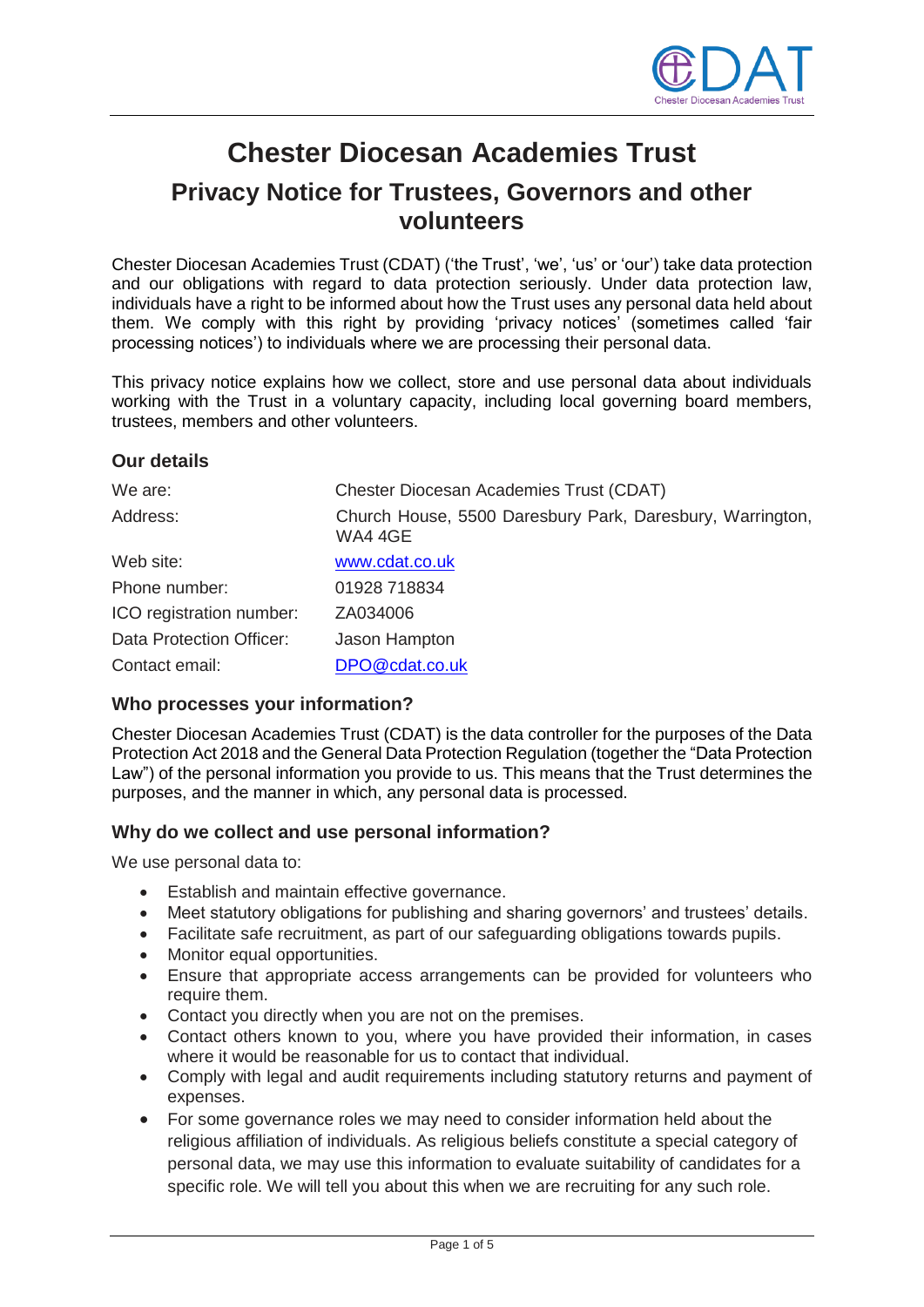

#### **Categories of information that we collect, hold and share**

We may collect and process the following types of Personal Data relating to those volunteering at our Trust. This includes, but is not restricted to:

- Personal information (such as name, address, phone numbers, personal email address, date of birth).
- Qualifications and employment records including work history, job titles, training records and professional memberships, in particular relating to governance.
- Information about business and pecuniary interests.
- Attendance information at meetings.
- Medical information (such as food allergies or medication needed in an emergency).
- Contact and next of kin information (such as telephone numbers of contacts that an employee would want the Trust to contact in an emergency).

We may also collect, store and use information about you that falls into "special categories" of more sensitive personal data where this is necessary. This includes information about (where applicable):

- Race or ethnic origin (usually anonymously).
- Religious beliefs.
- Sexual orientation (for example as part of an investigation into complaints, made by you or others, into matters such as discrimination, etc).
- Trade union membership and political opinions, where applicable and not as a matter of course.
- Health, including any medical conditions and access requirements.
- Data relating to criminal convictions or offences or related security measures (for example, where this is necessary for due diligence purposes, or compliance with our legal and regulatory obligations).

#### **The lawful basis on which we process this information**

The Trust will process your information in accordance with Data Protection Law (the General Data Protection Regulation and the UK Data Protection Bill and any other applicable law) and its own Data Protection Policy. All academy trusts, under the [Academies Financial Handbook,](https://www.gov.uk/government/publications/academies-financial-handbook) have a legal duty to provide governance information.

The legal basis for the use of your personal data will be one or more of the following:

- To satisfy our legal obligations and statutory duties including notifying the DfE or Companies House of the appointment or vacating of the positions of a member, trustee or governor.
- To carry out a task in the public interest or in the exercise of official authority in our capacity as a Trust.
- To protect your vital interests (or someone else's interests).
- Where we have legitimate interests in processing the data, for example providing data to third party health and wellbeing providers.
- Where we have the consent of the individual.

Some of the reasons listed above for collecting and using personal information about you overlap, and there may be several grounds which justify the Trust's use of your data.

Where you have provided us with consent to use your data, you may withdraw this consent at any time. We will make this clear when requesting your consent, and explain how you go about withdrawing consent if you wish to do so.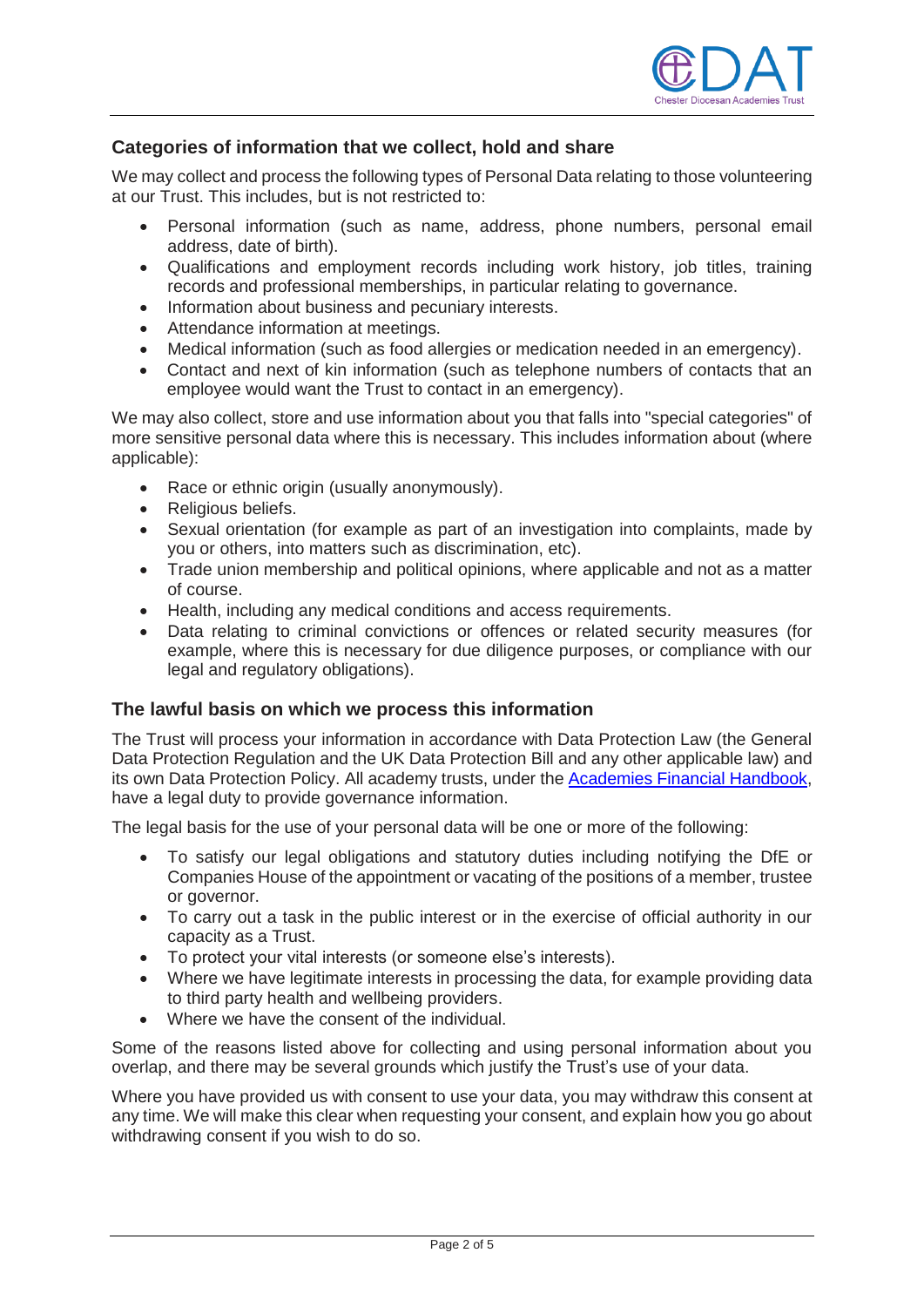

#### **Collecting this information**

Whilst the majority of information you provide to us is mandatory, some of it is provided to us on a voluntary basis. In order to comply with data protection legislation, we will inform you whether you are required to provide certain information to us or if you have a choice in this.

#### **Storing personal information**

We keep information about volunteers on computer systems and on paper. All data is held securely and is only used for purposes directly relevant to your work with the Trust, or for audit and census information. Once your relationship with us has ended, we will retain this file and delete the information in it in accordance with the Trust's Data Retention Policy.

#### **Sharing Information**

We do not share personal information with anyone without consent unless the law and our policies allow us to do so.

Where it is legally required, or necessary (and it complies with data protection law), we may share personal information about you with:

- Other schools within the Trust
- The Local Authority
- The Department for Education (DfE) and/or the Education Skills Funding Agency (ESFA)
- Regulatory bodies, such as Ofsted
- Suppliers and service providers to enable them to provide the service we have contracted them for, such as Trustee and Governor support
- Our auditors
- Health and social welfare organisations
- Professional advisers and consultants
- Police forces, courts, tribunals

We are required to share information about our trustees and governors with the DfE under the requirements set out in the [Academies Financial Handbook.](https://www.gov.uk/government/publications/academies-financial-handbook) All data is entered manually on the GIAS system and held by DfE under a combination of software and hardware controls which meet the current [government security policy framework.](https://www.gov.uk/government/publications/security-policy-framework)

For more information, please see 'How Government uses your data' section at the end of this notice.

#### **Requesting access to your personal data**

You have the right to request access to information which we hold about you. To make a request for your personal information please contact the Trust's Data Protection Officer at [dpo@cdat.co.uk.](mailto:dpo@cdat.co.uk)

You also have specific rights in relation to the processing of your data:

- To ask us for access to information about you that we hold.
- To have your personal data rectified, if it is inaccurate or incomplete.
- To request the deletion or removal of personal data where there is no compelling reason for its continued processing.
- To restrict our processing of your personal data (i.e. permitting its storage but no further processing).
- To object to direct marketing, including profiling, and processing for the purposes of scientific/historical research and statistics.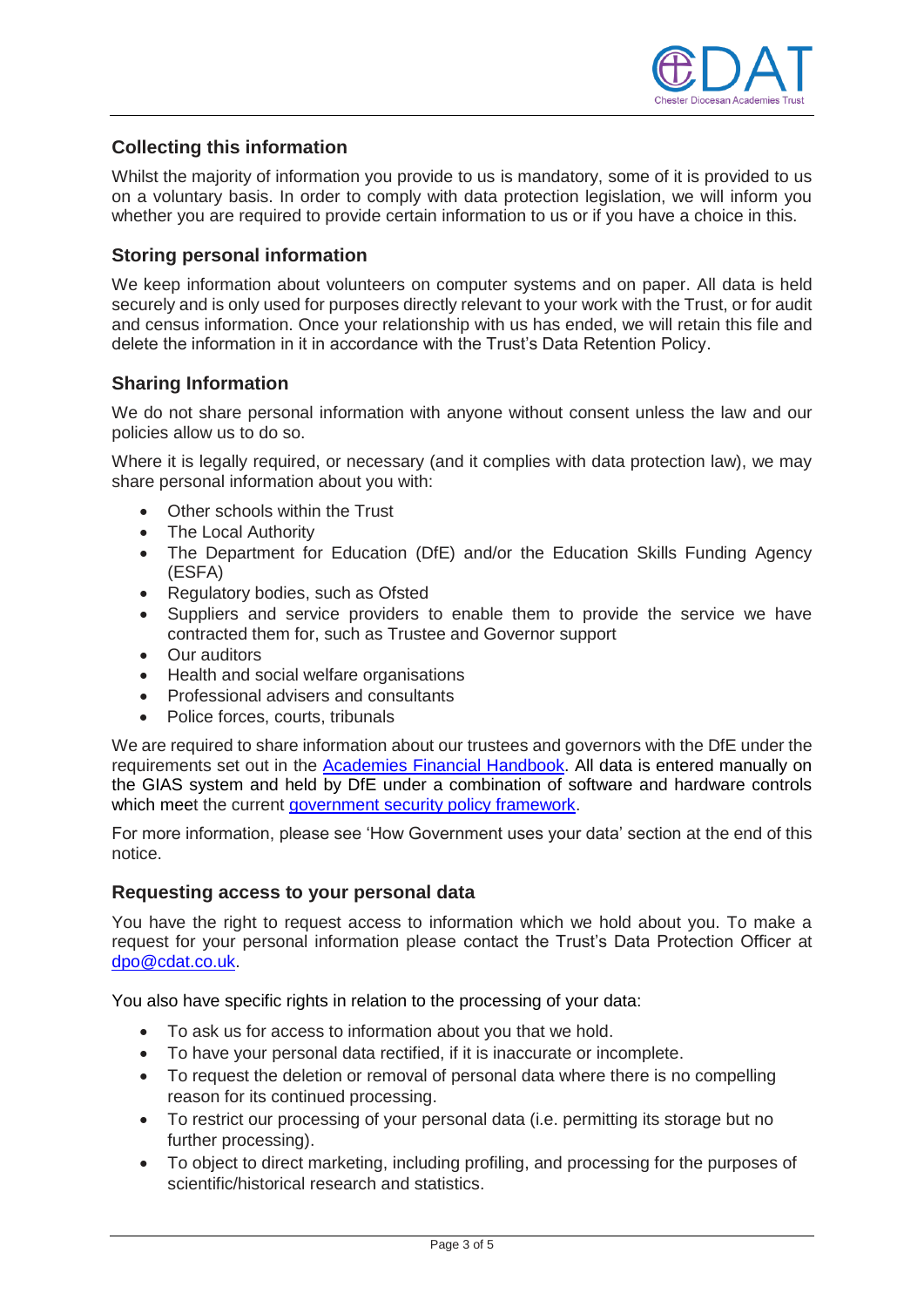

• Not to be subject to decisions based purely on automated processing where it produces a legal or similarly significant effect on you.

For further information on how to request access to personal information held centrally by DfE, please see the ['How Government uses your data'](#page-4-0) section at the end of this notice.

#### **Making a compliant**

If you have a concern about the way we are collecting or using your personal data, we ask that you raise your concern with us in the first instance. If you are unhappy with the way we have dealt with any of your concerns, you can make a complaint to the Information Commissioner's Office (ICO), the supervisory authority for data protection issues in England and Wales using the details below. The ICO is a wholly independent regulator established in order to enforce data protection law.

| ICO Concerns website:      | www.ico.org.uk/concerns                                                                                  |
|----------------------------|----------------------------------------------------------------------------------------------------------|
| <b>ICO Helpline:</b>       | 0303 123 1113                                                                                            |
| <b>ICO Email:</b>          | casework@ico.org.uk                                                                                      |
| <b>ICO Postal Address:</b> | Information Commissioner's Office,<br>Wycliffe House,<br>Water Lane,<br>Wilmslow,<br>Cheshire<br>SK9 5AF |

#### **Changes to this notice**

Any changes we make to this notice in the future will be posted on our website and, where appropriate, notified to you by e-mail. Please check back frequently to see any updates or changes.

This privacy notice was last updated on 4<sup>th</sup> February 2019.